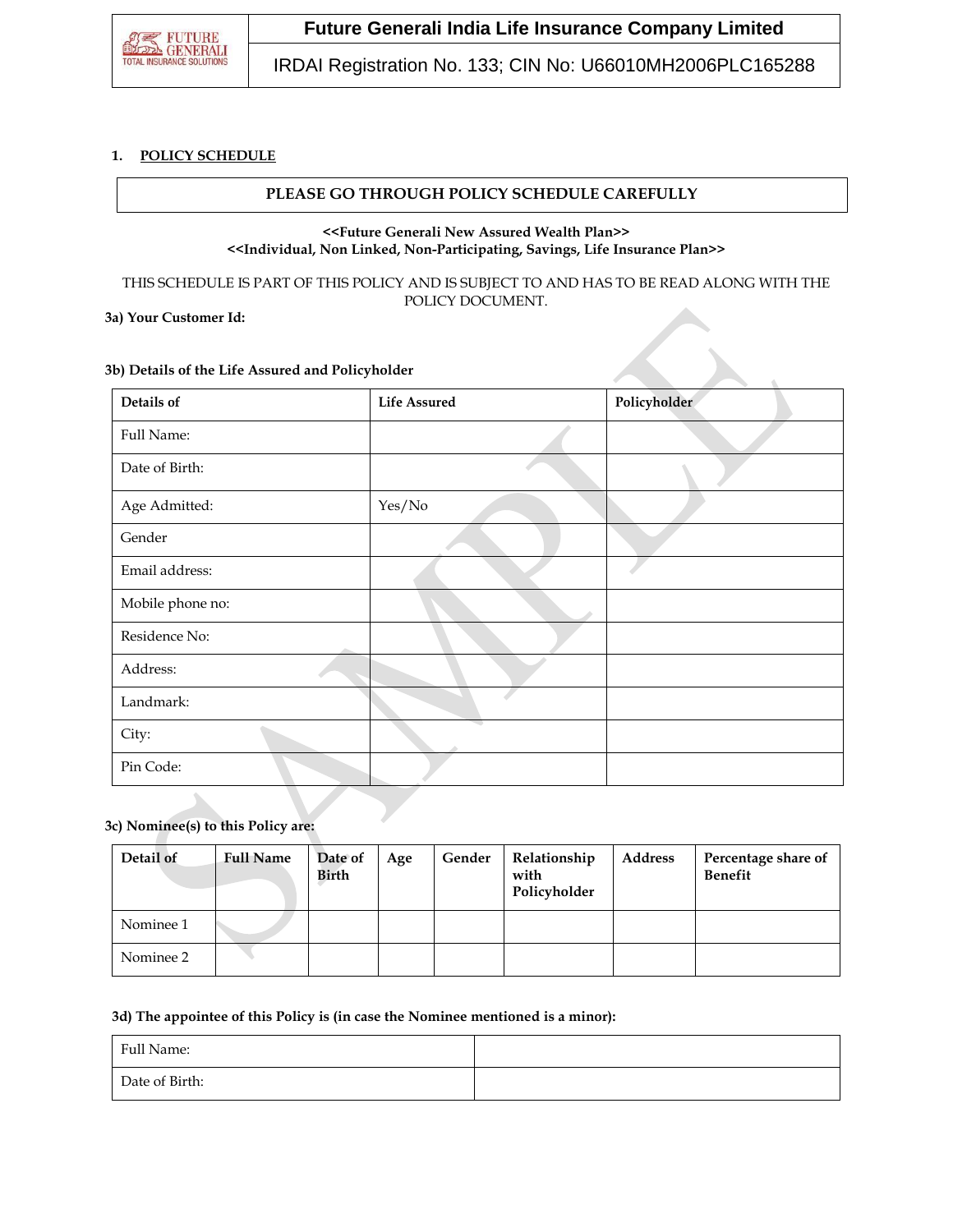

# **Future Generali India Life Insurance Company Limited**

IRDAI Registration No. 133; CIN No: U66010MH2006PLC165288

| Gender                     |  |
|----------------------------|--|
| Address of the Appointee:  |  |
| Relationship with Nominee: |  |

### **3e) Policy Details**

| Plan Name | Option | Policy<br>  UIN   Commencement   Commencement  <br>Date | <b>Risk</b><br><b>Date</b> | Policy<br>Term | Premium<br>Payment<br>Term | Maturit<br>v Date | Sum<br>Assured | Maturity<br><b>Sum Assured</b> |
|-----------|--------|---------------------------------------------------------|----------------------------|----------------|----------------------------|-------------------|----------------|--------------------------------|
|           |        |                                                         |                            |                |                            |                   |                |                                |
|           |        |                                                         |                            |                |                            |                   |                |                                |

**The Plan option is chosen by the Policyholder at inception of the Policy. Once chosen, the Policyholder shall not be allowed to change the chosen option during the Policy Term.**

#### **3f) Premium Details**

| Plan name | Premium<br>(Rs.) | Annualised Instalment<br>Premium<br>(Rs.) | Relevant<br>Modal Factor | Applicable<br>Taxes* | Total<br>Instalment<br>Premium | Premium | <b>Premium</b><br>  Frequency   Due Dates | Last<br>Premium<br>Due Date |
|-----------|------------------|-------------------------------------------|--------------------------|----------------------|--------------------------------|---------|-------------------------------------------|-----------------------------|
|           |                  |                                           |                          |                      |                                |         |                                           |                             |
|           |                  |                                           |                          |                      |                                |         |                                           |                             |

|                                 | <b>First Year</b> | <b>Renewal Years</b> |
|---------------------------------|-------------------|----------------------|
| <b>Total Instalment Premium</b> |                   |                      |
| <b>Applicable Taxes</b>         |                   |                      |
| Total Instalment Premium after  |                   |                      |
| <b>Applicable Taxes*</b>        |                   |                      |

#### **3g) Guaranteed Addition Rate**

<<Guaranteed Addition Rate>> % p.a. applied on <<Sum Assured>> at a simple rate from 8th Policy Year till <<Policy Term>> Policy Year for each completed Policy Year. Please refer to Part C for details.

#### **3h) Disclaimers**

- \*Includes applicable taxes at prevailing rates under applicable laws and amendments thereto.
- Total Premium is subject to change in case of any variance in the present tax rates or in the event of any new or additional tax/cess/by whatever name called levy being made applicable/ imposed on the premium(s) under applicable laws and amendments thereto.

Tax benefits under this Policy shall be subject to applicable laws as amended from time to time. Any payment made under this Policy shall be subject to deduction of applicable taxes, if applicable as per law from time to time. You are advised to consult your tax consultant for details.

#### **3i) Stamp Duty**

The stamp duty of Rs. Xxx (xxxx ONLY) paid by Payorder no.XXXXX dated DD/MM/YYYY. Government Notification Revenue and Forest Department No.Mudrank 2004/4125/CR 690/M-1, Dt.31/12/2004.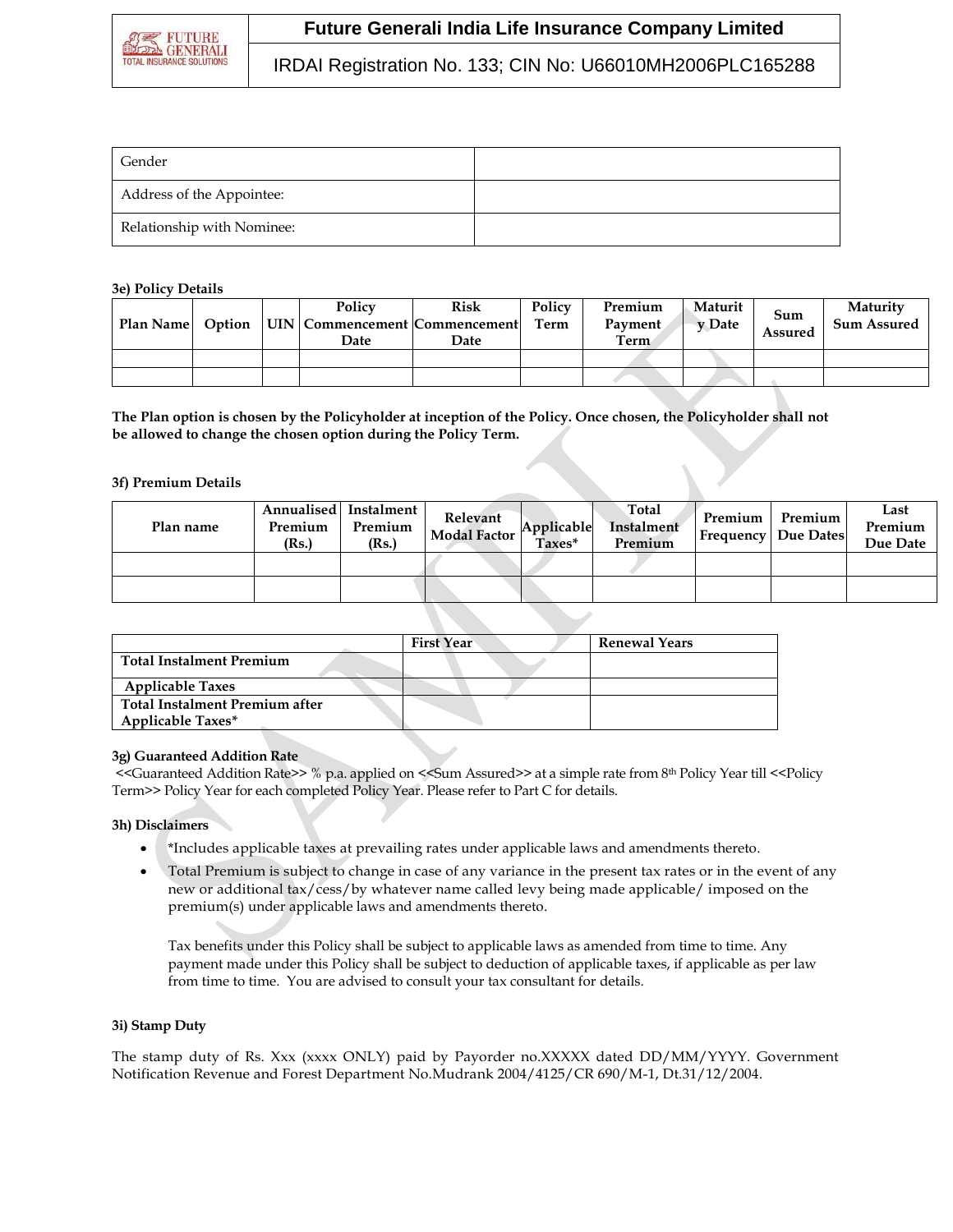IRDAI Registration No. 133; CIN No: U66010MH2006PLC165288

# **3j) What You are covered for:**

**Policy Benefits (Please refer Part C for details)**

# **Maturity Benefit**

| SI. No. | <b>Maturity Benefit Payment Date</b> | <b>Maturity Benefit Amount</b>                                                                                         |
|---------|--------------------------------------|------------------------------------------------------------------------------------------------------------------------|
|         |                                      | For both Option 1 and Option 2:                                                                                        |
|         |                                      | < <maturity assured="" sum="">&gt; plus &lt;<total<br>Guaranteed Additions&gt;&gt; will be paid.</total<br></maturity> |

| Death Benefit | Option 1-                                                                                                                                                                                                                                                           |
|---------------|---------------------------------------------------------------------------------------------------------------------------------------------------------------------------------------------------------------------------------------------------------------------|
|               | Death Benefit will be Higher of -                                                                                                                                                                                                                                   |
|               | <<10 times Annualised Premium (excluding the applicable taxes, rider premiums<br>and underwriting extra premiums, if any)>> + Accrued Guaranteed Additions, if<br>any.                                                                                              |
|               | 105% of all the Premiums paid (excluding the applicable taxes, rider premiums<br>and extra premiums, if any) as on date of death + Accrued Guaranteed Additions,<br>if any.                                                                                         |
|               | Option 2-                                                                                                                                                                                                                                                           |
|               | Death Benefit will be Higher of -                                                                                                                                                                                                                                   |
|               | <<10 times Annualised Premium(excluding the applicable taxes, rider premiums<br>and underwriting extra premiums, if any) >>                                                                                                                                         |
|               | 105% of all the Premiums paid (excluding the applicable taxes, rider premiums<br>٠<br>and extra premiums, if any) as on date of death                                                                                                                               |
|               | In addition, under Option 2                                                                                                                                                                                                                                         |
|               | No Premiums falling due after Death under the Policy shall be payable                                                                                                                                                                                               |
|               | After the death of the life assured, the policy will continue to accrue Guaranteed<br>Additions till the end of Policy Term as and when due and Sum Assured plus<br>Accrued Guaranteed Additions, shall be payable at the end of the policy term to<br>the nominee. |
|               | The nominee or beneficiary will have no right to surrender or alter any of the conditions<br>of the policy after death of the life assured.                                                                                                                         |